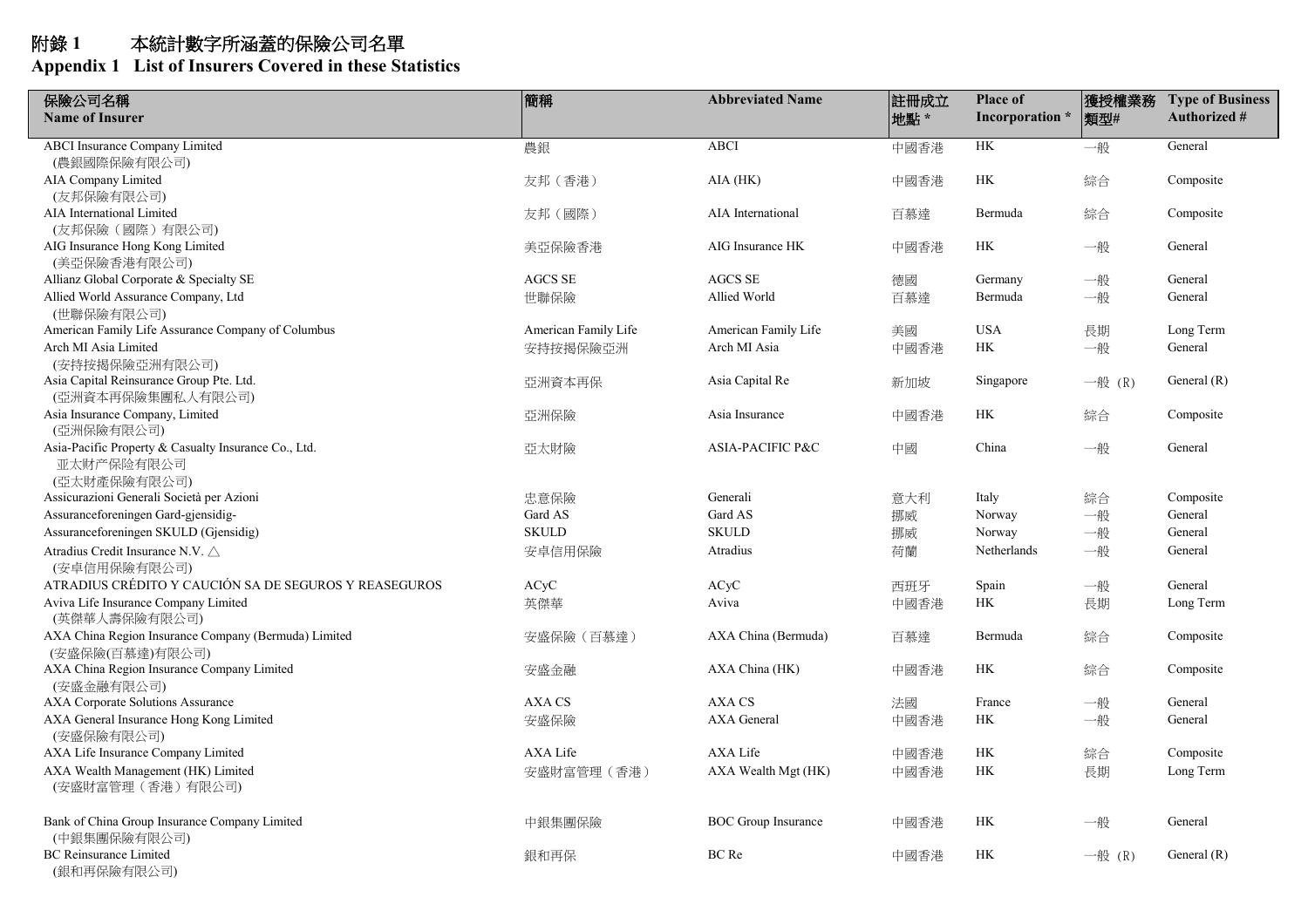| 保險公司名稱                                                                | 簡稱                       | <b>Abbreviated Name</b>  | 註冊成立 | <b>Place of</b> | 獲授權業務  | <b>Type of Business</b> |
|-----------------------------------------------------------------------|--------------------------|--------------------------|------|-----------------|--------|-------------------------|
| <b>Name of Insurer</b>                                                |                          |                          | 地點*  | Incorporation * | 類型#    | <b>Authorized #</b>     |
| <b>BE Reinsurance Limited</b>                                         | 永和再保                     | <b>BE</b> Re             | 中國香港 | HK              | 一般 (R) | General $(R)$           |
| (永和再保險有限公司)                                                           |                          |                          |      |                 |        |                         |
| <b>BEA Life Limited</b>                                               | 東亞人壽                     | <b>BEA</b> Life          | 中國香港 | HK              | 長期     | Long Term               |
| (東亞人壽保險有限公司)                                                          |                          |                          |      |                 |        |                         |
| Berkley Insurance Company                                             | <b>Berkley Insurance</b> | <b>Berkley Insurance</b> | 美國   | <b>USA</b>      | 一般     | General                 |
| Berkshire Hathaway Specialty Insurance Company                        | 巴郡保險                     | <b>BHSI</b>              | 美國   | <b>USA</b>      | 一般     | General                 |
| Blue Cross (Asia-Pacific) Insurance Limited<br>(藍十字 (亞太) 保險有限公司)      | 藍十字                      | <b>Blue Cross</b>        | 中國香港 | HK              | 綜合     | Composite               |
| BOC Group Life Assurance Company Limited                              | 中銀人壽                     | <b>BOC LIFE</b>          | 中國香港 | HK              | 長期     | Long Term               |
| (中銀集團人壽保險有限公司)                                                        |                          |                          |      |                 |        |                         |
| Bupa (Asia) Limited                                                   | 保柏                       | Bupa                     | 中國香港 | HK              | 一般     | General                 |
| (保柏 (亞洲) 有限公司)                                                        |                          |                          |      |                 |        |                         |
| California Insurance Company, Limited                                 | 加洲保險                     | California Insurance     | 中國香港 | <b>HK</b>       | 一般     | General                 |
| (加洲保險有限公司)                                                            |                          |                          |      |                 |        |                         |
| Canada Life Assurance Company - The                                   | Canada Life Assurance    | Canada Life Assurance    | 加拿大  | Canada          | 長期     | Long Term               |
| Canada Life Limited                                                   | Canada Life              | Canada Life              | 英國   | UK              | 長期     | Long Term               |
| Canadian Insurance Company Limited                                    | 加拿大保險                    | Canadian Insurance       | 中國香港 | HK              | 一般     | General                 |
| (加拿大保險有限公司)                                                           |                          |                          |      |                 |        |                         |
| CGN Captive Insurance Limited                                         | 中廣核保險                    | CGN Captive              | 中國香港 | HK              | 一般     | General                 |
| (中廣核保險有限公司)                                                           |                          |                          |      |                 |        |                         |
| Chevalier Insurance Company Limited                                   | 其士                       | Chevalier                | 中國香港 | <b>HK</b>       | 一般     | General                 |
| (其士保險有限公司)                                                            |                          |                          |      |                 |        |                         |
| China BOCOM Insurance Company Limited                                 | 中國交銀保險                   | China BOCOM              | 中國香港 | HK              | 一般     | General                 |
| (中國交銀保險有限公司)                                                          |                          |                          |      |                 |        |                         |
| China Life Insurance (Overseas) Company Limited<br>中国人寿保险 (海外) 股份有限公司 | 中國人壽                     | China Life               | 中國   | China           | 長期     | Long Term               |
| (中國人壽保險(海外)股份有限公司)                                                    |                          |                          |      |                 |        |                         |
| China Merchants Insurance Company Limited                             | 招商局                      | China Merchants          | 中國香港 | HK              | 一般     | General                 |
| (招商局保險有限公司)                                                           |                          |                          |      |                 |        |                         |
| China Overseas Insurance Limited                                      | 中海保險                     | China Overseas Insurance | 中國香港 | <b>HK</b>       | 一般     | General                 |
| (中國海外保險有限公司)                                                          |                          |                          |      |                 |        |                         |
| China Pacific Insurance Co., (H.K.) Limited                           | 中國太平洋                    | China Pacific            | 中國香港 | HK              | 一般     | General                 |
| (中國太平洋保險(香港)有限公司)                                                     |                          |                          |      |                 |        |                         |
| China Ping An Insurance (Hong Kong) Company Limited                   | 中國平安                     | China Ping An            | 中國香港 | HK              | 一般     | General                 |
| (中國平安保險(香港)有限公司)                                                      |                          |                          |      |                 |        |                         |
| China Taiping Insurance (HK) Company Limited                          | 中國太平香港                   | CTPI (HK)                | 中國香港 | HK              | 一般     | General                 |
| (中國太平保險(香港)有限公司)                                                      |                          |                          |      |                 |        |                         |
| China Taiping Life Insurance (Hong Kong) Company Limited              | 太壽香港                     | <b>TPLHK</b>             | 中國香港 | НK              | 長期     | Long Term               |
| (中國太平人壽保險 (香港) 有限公司)                                                  |                          |                          |      |                 |        |                         |
| Chong Hing Insurance Company Limited                                  | 創興                       | Chong Hing               | 中國香港 | HK              | 一般     | General                 |
| (創興保險有限公司)                                                            |                          | Chubb Insurance          |      |                 |        |                         |
| Chubb Insurance Hong Kong Limited                                     | 安達                       |                          | 中國香港 | HK              | 一般     | General                 |
| (安達保險香港有限公司)                                                          |                          |                          |      |                 |        |                         |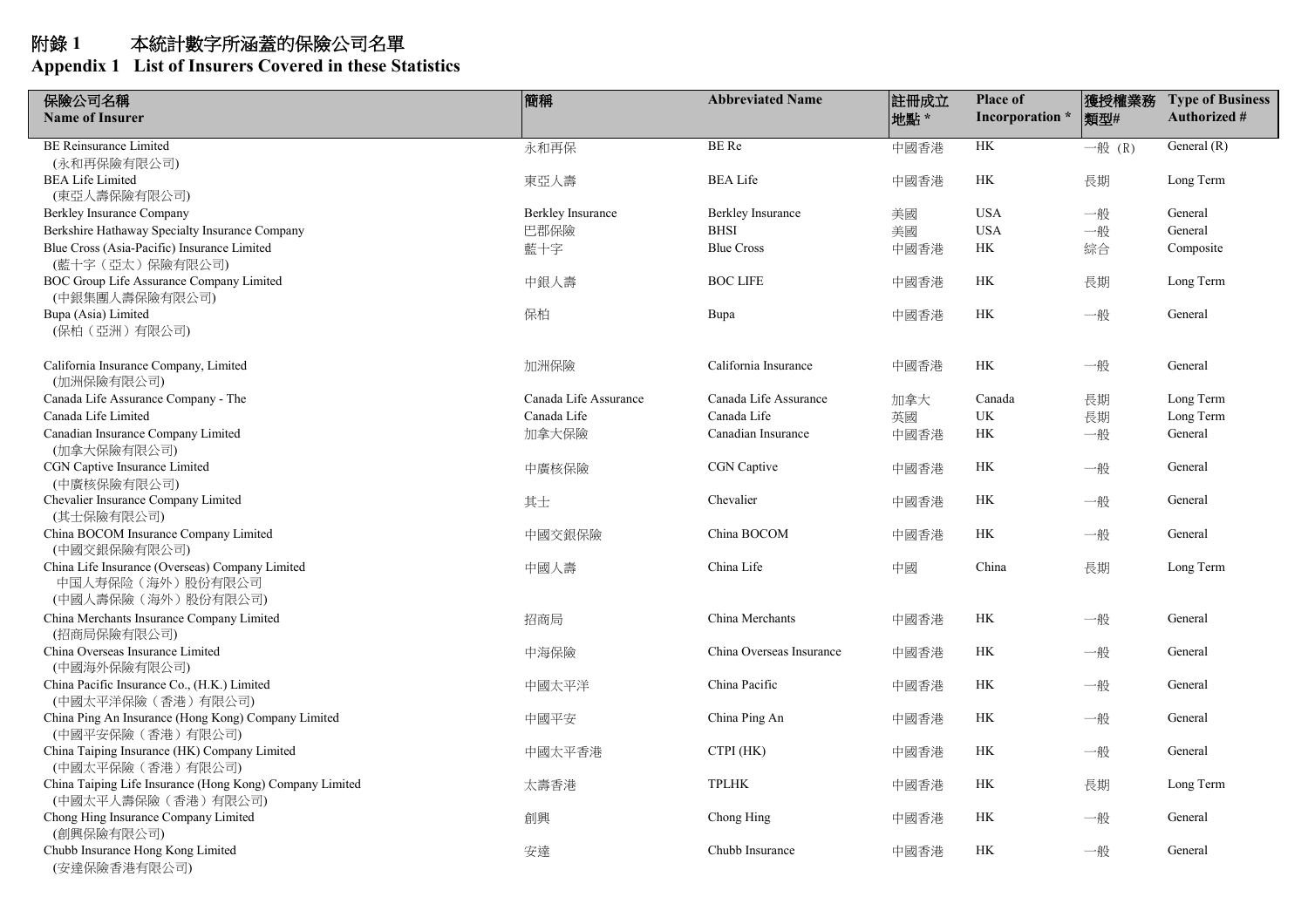| 保險公司名稱<br><b>Name of Insurer</b>                                                                                    | 簡稱                            | <b>Abbreviated Name</b>       | 註冊成立<br>地點 * | <b>Place of</b><br>Incorporation * | 獲授權業務<br>類型# | <b>Type of Business</b><br><b>Authorized #</b> |
|---------------------------------------------------------------------------------------------------------------------|-------------------------------|-------------------------------|--------------|------------------------------------|--------------|------------------------------------------------|
| Chubb Life Insurance Company Ltd.                                                                                   | 安達人壽                          | Chubb Life                    | 百慕達          | Bermuda                            | 長期           | Long Term                                      |
| (安達人壽保險有限公司)<br>CIGNA Worldwide General Insurance Company Limited<br>(信諾環球保險有限公司)                                   | 信諾環球保險                        | CIGNA Worldwide General       | 中國香港         | HK                                 | 一般           | General                                        |
| CIGNA Worldwide Life Insurance Company Limited<br>(信諾環球人壽保險有限公司)                                                    | 信諾環球人壽                        | CIGNA Worldwide Life          | 中國香港         | HK                                 | 長期           | Long Term                                      |
| <b>CNOOC</b> Insurance Limited<br>(中海石油保險有限公司)                                                                      | 中海油保險                         | <b>CNOOC</b> Insurance        | 中國香港         | HK                                 | 一般           | General                                        |
| Compagnie Française d'Assurance pour le Commerce Extérieur                                                          | <b>COFACE</b>                 | <b>COFACE</b>                 | 法國           | France                             | 一般           | General                                        |
| Concord Insurance Company Limited<br>(合羣保險有限公司)                                                                     | 合羣                            | Concord                       | 中國香港         | HK                                 | 一般           | General                                        |
| Dah Sing Insurance Company (1976) Limited<br>(大新保險(1976)有限公司)                                                       | 大新保險 (1976)                   | Dah Sing Insurance (1976)     | 中國香港         | HK                                 | 一般           | General                                        |
| Dah Sing Life Assurance Company Limited<br>(大新人壽保險有限公司)                                                             | 大新人壽                          | Dah Sing Life                 | 百慕達          | Bermuda                            | 長期           | Long Term                                      |
| Desjardins Sécurité Financière, Compagnie d'Assurance Vie<br>(Desjarding Financial Security Life Assurance Company) | Desjardins Financial Security | Desjardins Financial Security | 加拿大          | Canada                             | 長期           | Long Term                                      |
| East Point Reinsurance Company of Hong Kong Limited                                                                 | East Point Re                 | East Point Re                 | 中國香港         | HK                                 | 一般 $(R)$     | General $(R)$                                  |
| <b>EULER HERMES</b>                                                                                                 | <b>EULER HERMES</b>           | EULER HERMES                  | 比利時          | Belgium                            | 一般           | General                                        |
| Factory Mutual Insurance Company                                                                                    | <b>Factory Mutual</b>         | <b>Factory Mutual</b>         | 美國           | <b>USA</b>                         | 一般           | General                                        |
| Falcon Insurance Company (Hong Kong) Limited<br>(富勤保險(香港)有限公司)                                                      | 富勤保險                          | Falcon Insurance              | 中國香港         | HK                                 | 一般           | General                                        |
| Federal Insurance Company                                                                                           | 聯邦                            | Federal                       | 美國           | <b>USA</b>                         | 一般           | General                                        |
| First American Title Insurance Company<br>(第一美國業權保險公司)                                                              | 第一美國業權                        | First American Title          | 美國           | <b>USA</b>                         | 一般           | General                                        |
| FM Insurance Company Limited $\triangle$                                                                            | FM Insurance                  | <b>FM</b> Insurance           | 英國           | UK                                 | 一般           | General                                        |
| Friends Provident International Limited<br>(英國友誠國際有限公司)                                                             | 英國友誠國際                        | Friends Provident Int'l       | 馬恩島          | Isle of Man                        | 長期           | Long Term                                      |
| FTLife Insurance Company Limited<br>(富通保險有限公司)                                                                      | 富通保險                          | FTLife                        | 百慕達          | Bermuda                            | 長期           | Long Term                                      |
| Fubon Life Insurance (Hong Kong) Company Limited<br>(富邦人壽保險(香港)有限公司)                                                | 香港富邦人壽                        | Fubon Life Hong Kong          | 中國香港         | HK                                 | 長期           | Long Term                                      |
| FWD General Insurance Company Limited<br>(富衛保險有限公司)                                                                 | 富衛保險                          | FWD General                   | 中國香港         | HK                                 | 一般           | General                                        |
| FWD Life Insurance Company (Bermuda) Limited<br>(富衛人壽保險 (百慕達) 有限公司)                                                 | 富衛人壽                          | FWD Life                      | 百慕達          | Bermuda                            | 長期           | Long Term                                      |
| <b>GAN Assurances</b>                                                                                               | 法國敬邦                          | <b>GAN</b>                    | 法國           | France                             | 一般           | General                                        |
| Generali Life (Hong Kong) Limited<br>(忠意人壽(香港)有限公司)                                                                 | 忠意人壽                          | Generali Life (HK)            | 中國香港         | HK                                 | 長期           | Long Term                                      |
| General Reinsurance AG                                                                                              | 通用再保                          | GenRe                         | 德國           | Germany                            | 綜合 (R)       | Composite $(R)$                                |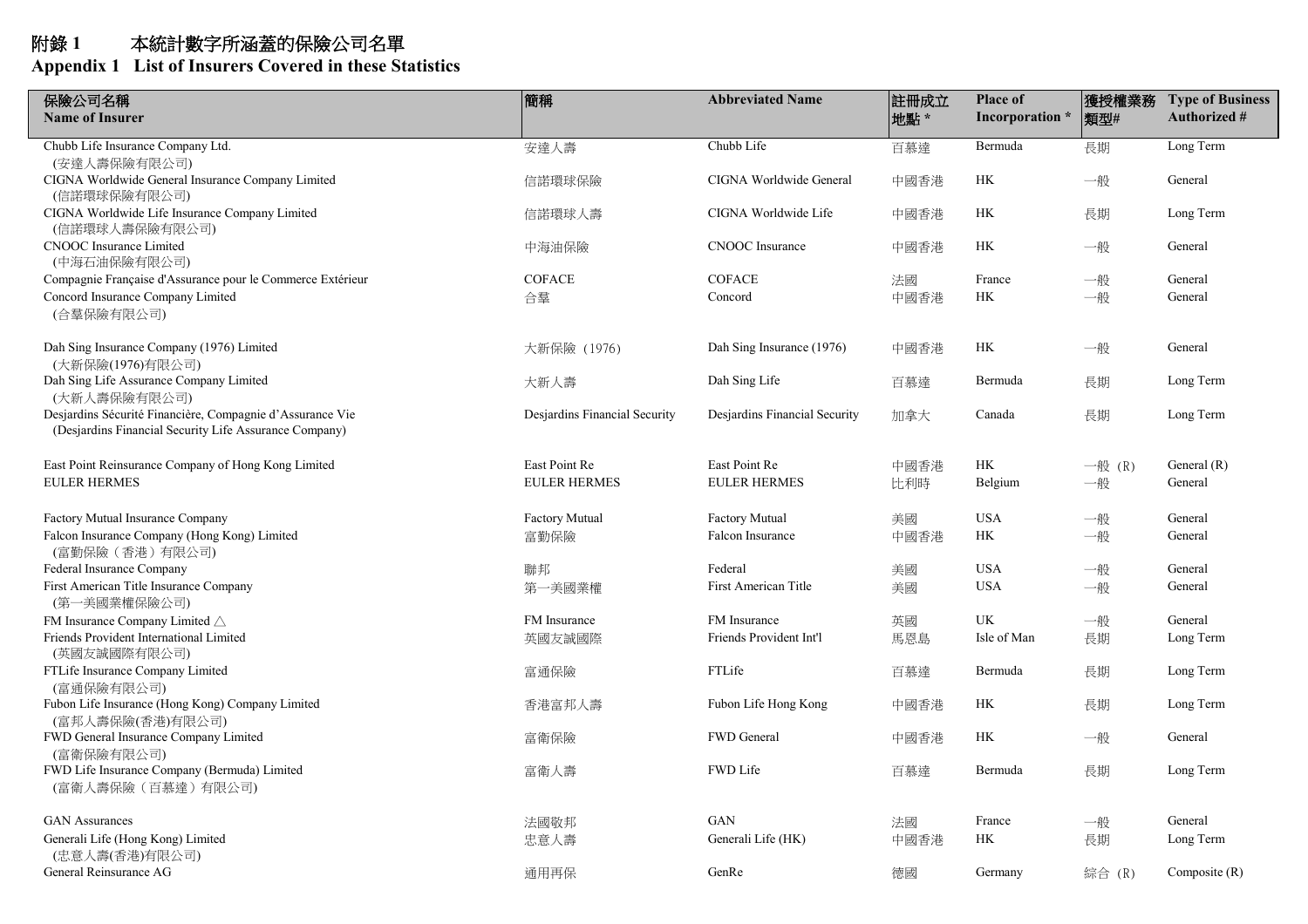| 保險公司名稱                                                                        | 簡稱                          | <b>Abbreviated Name</b>     | 註冊成立  | <b>Place of</b> | 獲授權業務    | <b>Type of Business</b> |
|-------------------------------------------------------------------------------|-----------------------------|-----------------------------|-------|-----------------|----------|-------------------------|
| <b>Name of Insurer</b>                                                        |                             |                             | 地點 *  | Incorporation * | 類型#      | <b>Authorized #</b>     |
| Generali Worldwide Insurance Company Limited                                  | Generali Worldwide          | Generali Worldwide          | 格恩西   | Guernsey        | 長期       | Long Term               |
| Hang Seng Insurance Company Limited<br>(恒生保險有限公司)                             | 恒生保險                        | Hang Seng Insurance         | 中國香港  | HK              | 綜合       | Composite               |
| Hannover Rück SE                                                              | Hannover Re                 | Hannover Re                 | 德國    | Germany         | 綜合 (R)   | Composite $(R)$         |
| HDI Global SE                                                                 | HDI                         | HDI                         | 德國    | Germany         | 一般       | General                 |
| Hong Kong Life Insurance Limited<br>(香港人壽保險有限公司)                              | 香港人壽                        | Hong Kong Life              | 中國香港  | HK              | 長期       | Long Term               |
| Hong Kong Mortgage Corporation Limited - The<br>(香港按揭證券有限公司)                  | 香港按揭                        | <b>HKMC</b>                 | 中國香港  | HK              | 一般       | General                 |
| Hong Kong Reinsurance Company Limited                                         | HK Re                       | HK Re                       | 中國香港  | HK              | 一般 $(R)$ | General $(R)$           |
| Hong Leong Insurance (Asia) Limited<br>(豐隆保險 (亞洲) 有限公司)                       | 豐隆保險 (亞洲)                   | Hong Leong Insurance (Asia) | 中國香港  | HK              | 一般       | General                 |
| HSBC Insurance (Asia) Limited<br>(滙豐保險 (亞洲) 有限公司)                             | 滙豐保險                        | HSBC Insurance              | 中國香港  | HK              | 綜合       | Composite               |
| HSBC Life (International) Limited                                             | 滙豐人壽                        | <b>HSBC</b> Life            | 百慕達   | Bermuda         | 長期       | Long Term               |
| Kono Insurance Limited<br>(工安保險有限公司)                                          | 工安                          | Kono                        | 中國香港  | HK              | 一般       | General                 |
| Liberty International Insurance Limited<br>(利寶國際保險有限公司)                       | 利寶國際                        | Liberty Int'l               | 中國香港  | HK              | 綜合       | Composite               |
| Liberty Mutual Insurance Europe Limited                                       | LMIE                        | LMIE                        | 英國    | <b>UK</b>       | 一般       | General                 |
| Lloyd's                                                                       | 勞合社                         | Lloyd's                     | 英國    | <b>UK</b>       | 綜合       | Composite               |
| London Steam-Ship Owners' Mutual Insurance Association Limited - The          | London Steam-Ship           | London Steam-Ship           | 英國    | <b>UK</b>       | 一般       | General                 |
| Malayan Insurance Company (Hong Kong) Limited                                 | Malayan (HK)                | Malayan (HK)                | 中國香港  | HK              | 一般 $(R)$ | General $(R)$           |
| Malayan International Insurance Corporation Limited                           | Malayan Int'l               | Malayan Int'l               | 巴哈馬群島 | Bahama Islands  | 一般       | General                 |
| Manulife (International) Limited<br>(宏利人壽保險(國際)有限公司)                          | 宏利 (國際)                     | Manulife (Int'l)            | 百慕達   | Bermuda         | 長期       | Long Term               |
| Massachusetts Mutual Life Insurance Company                                   | <b>Massachusetts Mutual</b> | <b>Massachusetts Mutual</b> | 美國    | <b>USA</b>      | 長期       | Long Term               |
| MassMutual Asia Limited<br>(美國萬通保險亞洲有限公司)                                     | 美國萬通亞洲                      | MassMutual Asia             | 中國香港  | HK              | 長期       | Long Term               |
| MetLife Limited<br>(大都會人壽保險有限公司)                                              | 大都會人壽                       | MetLife                     | 中國香港  | HK              | 長期       | Long Term               |
| Metropolitan Life Insurance Company of Hong Kong Limited<br>(美商大都會人壽保險香港有限公司) | 美商大都會人壽                     | Metropolitan Life           | 中國香港  | HK              | 長期       | Long Term               |
| Min Xin Insurance Company Limited<br>(閩信保險有限公司)                               | 閩信                          | Min Xin                     | 中國香港  | НK              | 一般       | General                 |
| MSIG Insurance (Hong Kong) Limited<br>(三井住友海上火災保險 (香港) 有限公司)                  | MSIG 保險                     | <b>MSIG</b> Insurance       | 中國香港  | HK              | 一般       | General                 |
| Münchener Rückversicherungs - Gesellschaft<br>(Munich Reinsurance Company)    | Munich Re                   | Munich Re                   | 德國    | Germany         | 綜合 (R)   | Composite $(R)$         |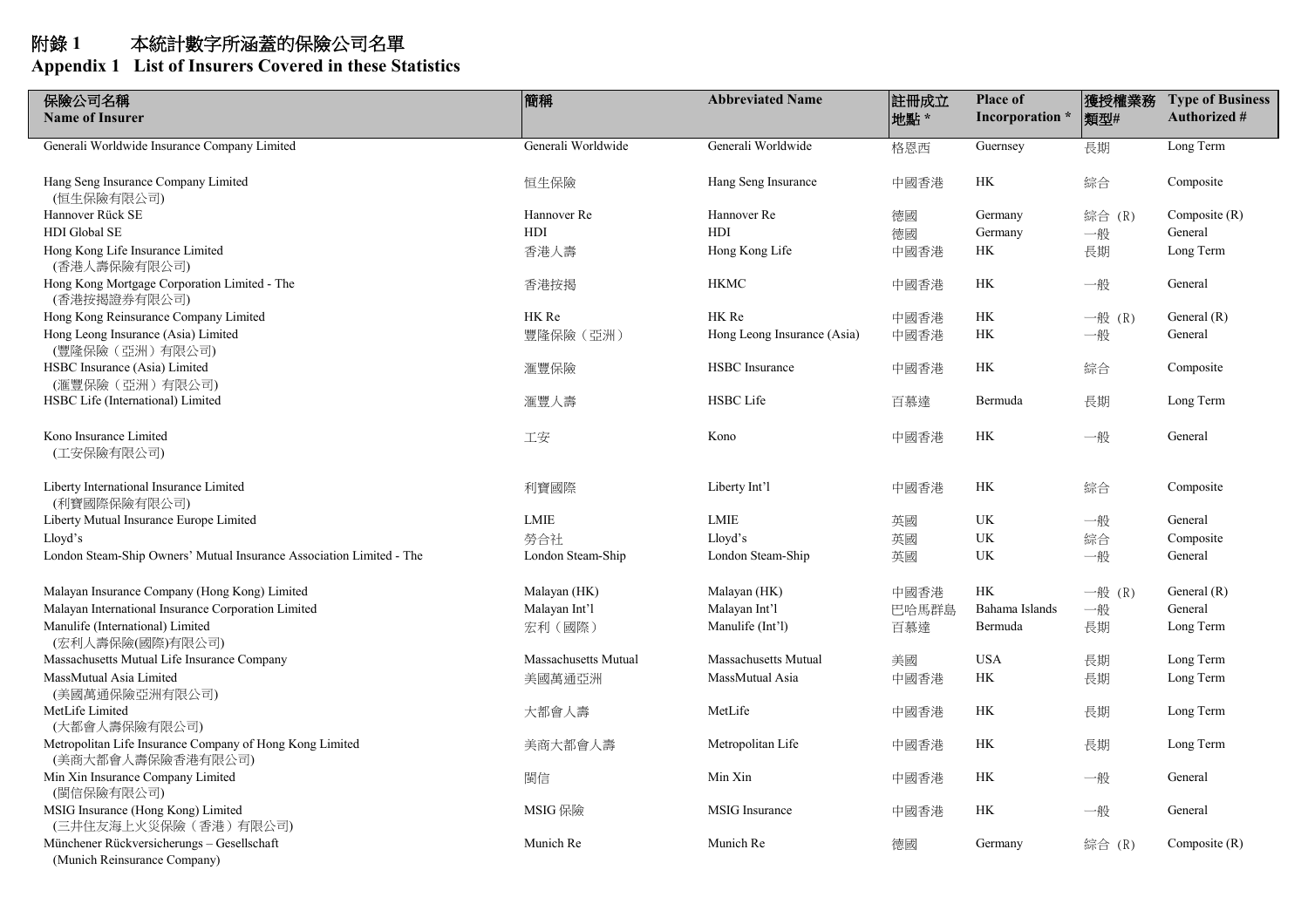| 保險公司名稱<br><b>Name of Insurer</b>                                                     | 簡稱                       | <b>Abbreviated Name</b>                            | 註冊成立<br>地點 * | <b>Place of</b><br>Incorporation * | 獲授權業務<br> 類型# | <b>Type of Business</b><br><b>Authorized #</b> |
|--------------------------------------------------------------------------------------|--------------------------|----------------------------------------------------|--------------|------------------------------------|---------------|------------------------------------------------|
| New India Assurance Company, Limited - The                                           | 新印度                      | New India                                          | 印度           | India                              | 一般            | General                                        |
| Old Mutual International Isle of Man Limited                                         | Old Mutual International | Old Mutual International                           | 馬恩島          | Isle of Man                        | 長期            | Long Term                                      |
| Old Mutual Life Assurance Company (South Africa) Limited                             | Old Mutual Life          | Old Mutual Life                                    | 南非           | South Africa                       | 長期            | Long Term                                      |
| Pacific Insurance Company, Limited - The<br>(太平洋保險有限公司)                              | 太平洋保險                    | Pacific Insurance                                  | 中國香港         | HK                                 | 一般            | General                                        |
| Pacific Life Assurance Company, Limited - The<br>(太平洋人壽保險有限公司)                       | 太平洋人壽                    | Pacific Life                                       | 中國香港         | HK                                 | 長期            | Long Term                                      |
| Paofoong Insurance Company (Hong Kong) Limited<br>(寶豐保險 (香港) 有限公司)                   | 寶豐                       | Paofoong                                           | 中國香港         | HK                                 | 一般            | General                                        |
| Partner Reinsurance Europe SE                                                        | PartnerRe Europe         | PartnerRe Europe                                   | 愛爾蘭共和國       | Republic of Ireland                | 一般 $(R)$      | General $(R)$                                  |
| Peak Reinsurance Company Limited<br>(鼎睿再保險有限公司)                                      | 鼎睿                       | Peak Re                                            | 中國香港         | HK                                 | 綜合 (R)        | Composite $(R)$                                |
| People's Insurance Company of China (Hong Kong), Limited - The<br>(中國人民保險 (香港) 有限公司) | 中國人保 (香港)                | $\text{PICC (HK)}$                                 | 中國香港         | HK                                 | 一般            | General                                        |
| Phoenix Life Limited                                                                 | PLL                      | PLL                                                | 英國           | UK                                 | 長期            | Long Term                                      |
| Pioneer Insurance and Surety Corporation<br>(信孚保險有限公司)                               | 信孚保險                     | Pioneer                                            | 菲律賓          | Philippines                        | 一般            | General                                        |
| Principal Insurance Company (Hong Kong) Limited<br>(美國信安保險有限公司)                      | 美國信安                     | Principal                                          | 中國香港         | HК                                 | 長期            | Long Term                                      |
| Prudential General Insurance Hong Kong Limited<br>(保誠財險有限公司)                         | 保誠財險                     | Prudential (HK) General                            | 中國香港         | HK                                 | 一般            | General                                        |
| Prudential Hong Kong Limited<br>(保誠保險有限公司)                                           | 保誠保險                     | Prudential (HK) Life                               | 中國香港         | HK                                 | 長期            | Long Term                                      |
| Prudential Insurance Company of America - The                                        | Prudential (America)     | Prudential (America)                               | 美國           | <b>USA</b>                         | 長期            | Long Term                                      |
| QBE General Insurance (Hong Kong) Limited<br>(昆士蘭保險(香港)有限公司)                         | 昆士蘭保險(香港)                | QBE General Insurance (HK)                         | 中國香港         | HK                                 | 一般            | General                                        |
| QBE Hongkong & Shanghai Insurance Limited<br>(昆士蘭聯保保險有限公司)                           | 昆士蘭聯保                    | <b>QBE HKSI</b>                                    | 中國香港         | HK                                 | 一般            | General                                        |
| QBE Mortgage Insurance (Asia) Limited<br>(昆士蘭按揭保險 (亞洲) 有限公司)                         | 昆士蘭按揭保險 (亞洲)             | QBE MI Asia                                        | 中國香港         | $\rm{HK}$                          | 一般            | General                                        |
| Radian Insurance Inc.                                                                | Radian                   | Radian                                             | 美國           | <b>USA</b>                         | 一般            | General                                        |
| <b>RGA Reinsurance Company</b>                                                       | RGA Re                   | RGA Re                                             | 美國           | <b>USA</b>                         | 長期 (R)        | Long Term $(R)$                                |
| RL360 Insurance Company Limited                                                      | RL360°                   | RL360°                                             | 馬恩島          | Isle of Man                        | 長期            | Long Term                                      |
| RL360 LIFE INSURANCE COMPANY LIMITED                                                 | RL360 Services           | RL360 Services                                     | 馬恩島          | Isle of Man                        | 長期            | Long Term                                      |
| Schweizerische Rückversicherungs-Gesellschaft AG<br>(Swiss Reinsurance Company Ltd)  | 瑞士再保險                    | Swiss Re                                           | 瑞士           | Switzerland                        | 綜合 (R)        | Composite $(R)$                                |
| SCOR Reinsurance Company (Asia) Limited<br>(法國再保險 (亞洲) 有限公司)                         | 法國再保險                    | SCOR Re                                            | 中國香港         | HК                                 | 綜合 (R)        | Composite $(R)$                                |
| <b>SCOTTISH WIDOWS LIMITED</b>                                                       |                          | SCOTTISH WIDOWS LIMITED SCOTTISH WIDOWS LIMITED 英國 |              | UK                                 | 長期            | Long Term                                      |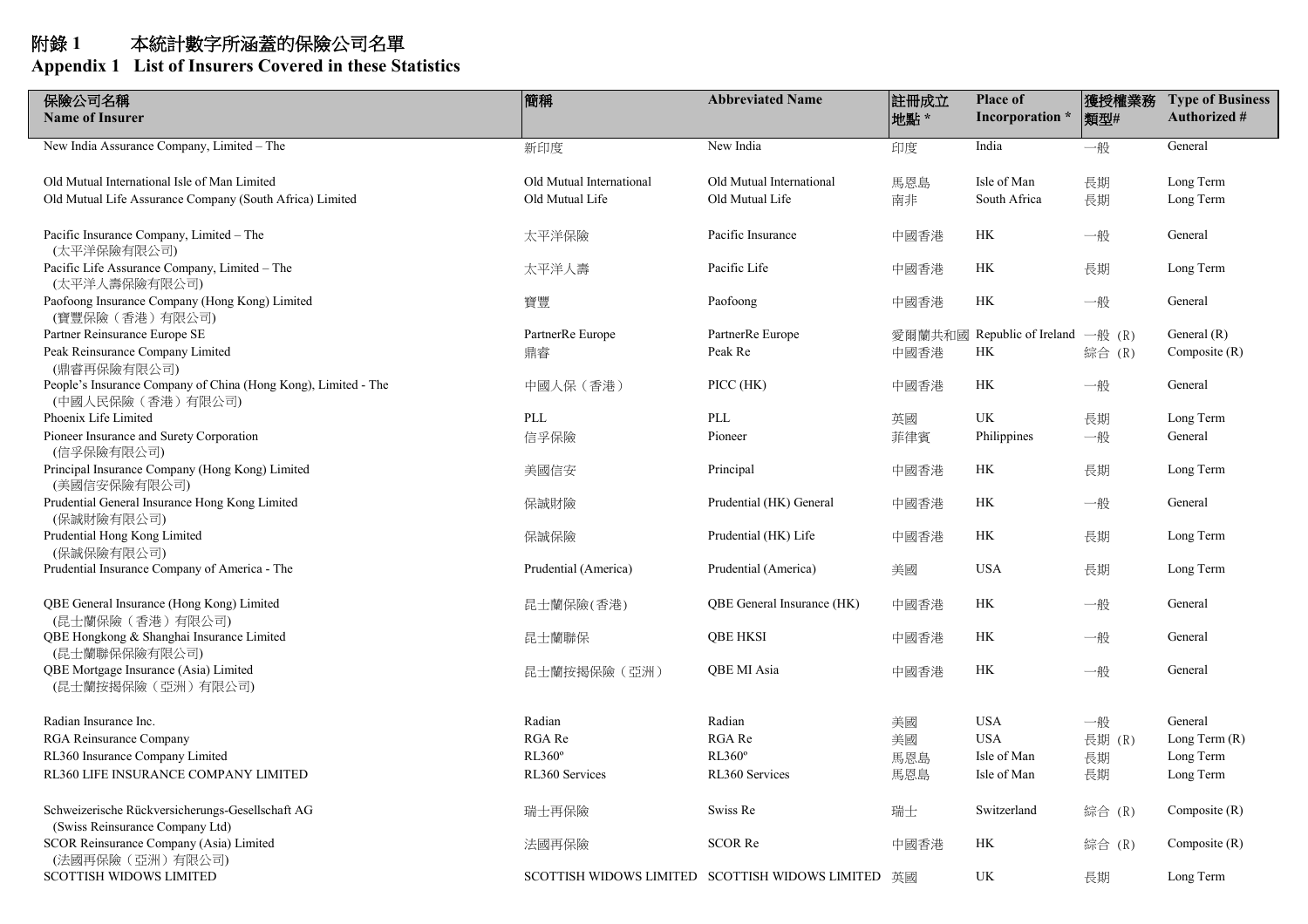| 保險公司名稱                                                                                    | 簡稱                       | <b>Abbreviated Name</b>     | 註冊成立 | <b>Place of</b> | 獲授權業務    | <b>Type of Business</b> |
|-------------------------------------------------------------------------------------------|--------------------------|-----------------------------|------|-----------------|----------|-------------------------|
| <b>Name of Insurer</b>                                                                    |                          |                             | 地點*  | Incorporation * | 類型#      | <b>Authorized #</b>     |
| Shipowners' Mutual Protection and Indemnity Association (Luxembourg) - The                | Shipowners' Mutual       | Shipowners' Mutual          | 盧森堡  | Luxembourg      | 一般       | General                 |
| Sincere Insurance & Investment Company, Limited - The<br>(先施保險置業有限公司)                     | 先施保險                     | Sincere Insurance           | 中國香港 | НK              | 一般       | General                 |
| Sincere Life Assurance Company Limited - The<br>(先施人壽保險有限公司)                              | 先施人壽                     | Sincere Life                | 中國香港 | HK              | 長期       | Long Term               |
| Sinopec Insurance Limited<br>(中石化保險有限公司)                                                  | 中石化保險                    | <b>SIL</b>                  | 中國香港 | НK              | 一般       | General                 |
| Sompo Insurance (Hong Kong) Company Limited<br>(日本財產保險(香港)有限公司)                           | 日本財險 (香港)                | Sompo Insurance (HK)        | 中國香港 | HK              | 一般       | General                 |
| Sompo Japan Nipponkoa Insurance Inc.                                                      | Sompo Japan Nipponkoa    | Sompo Japan Nipponkoa       | 日本   | Japan           | 一般       | General                 |
| Sompo Japan Nipponkoa Reinsurance Company Limited                                         | Sompo Japan Nipponkoa Re | Sompo Japan Nipponkoa Re    | 中國香港 | HK              | 一般 $(R)$ | General $(R)$           |
| ST. JAMES'S PLACE INTERNATIONAL (HONG KONG) LIMITED                                       | SJPI(HK)L                | SJPI(HK)L                   | 中國香港 | HK              | 長期       | Long Term               |
| Standard Life (Asia) Limited<br>(標準人壽保險 (亞洲) 有限公司)                                        | 標準亞洲                     | Standard Life Asia          | 中國香港 | HK              | 長期       | Long Term               |
| Starr International Insurance (Asia) Limited                                              | Starr                    | <b>Starr</b>                | 中國香港 | HK              | 一般       | General                 |
| Sun Hung Kai Properties Insurance Limited<br>(新鴻基地產保險有限公司)                                | 新鴻基                      | Sun Hung Kai                | 中國香港 | HK              | 一般       | General                 |
| Sun Life Hong Kong Limited<br>(香港永明金融有限公司)                                                | 香港永明金融                   | Sun Life Hong Kong          | 百慕達  | Bermuda         | 長期       | Long Term               |
| Swiss Re International SE                                                                 | 瑞再國際                     | Swiss Re Int'l SE           | 盧森堡  | Luxembourg      | 一般       | General                 |
| Taiping Reinsurance Company Limited<br>(太平再保險有限公司)                                        | 太平再保險                    | TPRe                        | 中國香港 | HK              | 綜合 (R)   | Composite $(R)$         |
| Target Insurance Company, Limited<br>(泰加保險有限公司)                                           | 泰加                       | Target                      | 中國香港 | HK              | 一般       | General                 |
| Toa Reinsurance Company, Limited - The                                                    | 東亞再保險                    | Toa Re                      | 日本   | Japan           | 一般 (R)   | General $(R)$           |
| Tokio Marine and Fire Insurance Company (Hong Kong) Limited - The<br>(東京海上火災保險 (香港) 有限公司) | 東京海上火災 (香港)              | TMF (HK)                    | 中國香港 | HK              | 一般       | General                 |
| Transamerica Life (Bermuda) Ltd.                                                          | 全美 (百慕達)                 | Transamerica Life (Bermuda) | 百慕達  | Bermuda         | 長期       | Long Term               |
| Transatlantic Reinsurance Company                                                         | Transatlantic Re         | Transatlantic Re            | 美國   | <b>USA</b>      | 一般 $(R)$ | General $(R)$           |
| Trinity General Insurance Company Limited<br>(三聯保險有限公司)                                   | 三聯                       | Trinity                     | 中國香港 | HK              | 一般       | General                 |
| TT Club Mutual Insurance Limited                                                          | 聯運保賠協會                   | TT Club                     | 英國   | UK              | 一般       | General                 |
| Tugu Insurance Company Limited<br>(德高保險有限公司)                                              | 德高                       | Tugu                        | 中國香港 | HK              | 一般       | General                 |
| United Builders Insurance Company, Limited<br>(建安保險有限公司)                                  | 建安                       | <b>United Builders</b>      | 中國香港 | НK              | 一般       | General                 |
| United Kingdom Mutual Steam Ship Assurance Association (Bermuda) Limited - The △          | 聯合皇國保賠協會                 | UK P&I Club                 | 百慕達  | Bermuda         | 一般       | General                 |
| United Kingdom Mutual Steam Ship Assurance Association (Europe) Limited - The             | 聯合皇國保賠協會 (歐洲)            | UK P&I Club (Europe)        | 英國   | <b>UK</b>       | 一般       | General                 |
| Well Link General Insurance Company Limited<br>(立橋保險有限公司)                                 | 立橋保險                     | Well Link Insurance         | 中國香港 | HK              | 一般       | General                 |
| West of England Ship Owners Mutual Insurance Association (Luxembourg) - The               | West of England          | West of England             | 盧森堡  | Luxembourg      | 一般       | General                 |